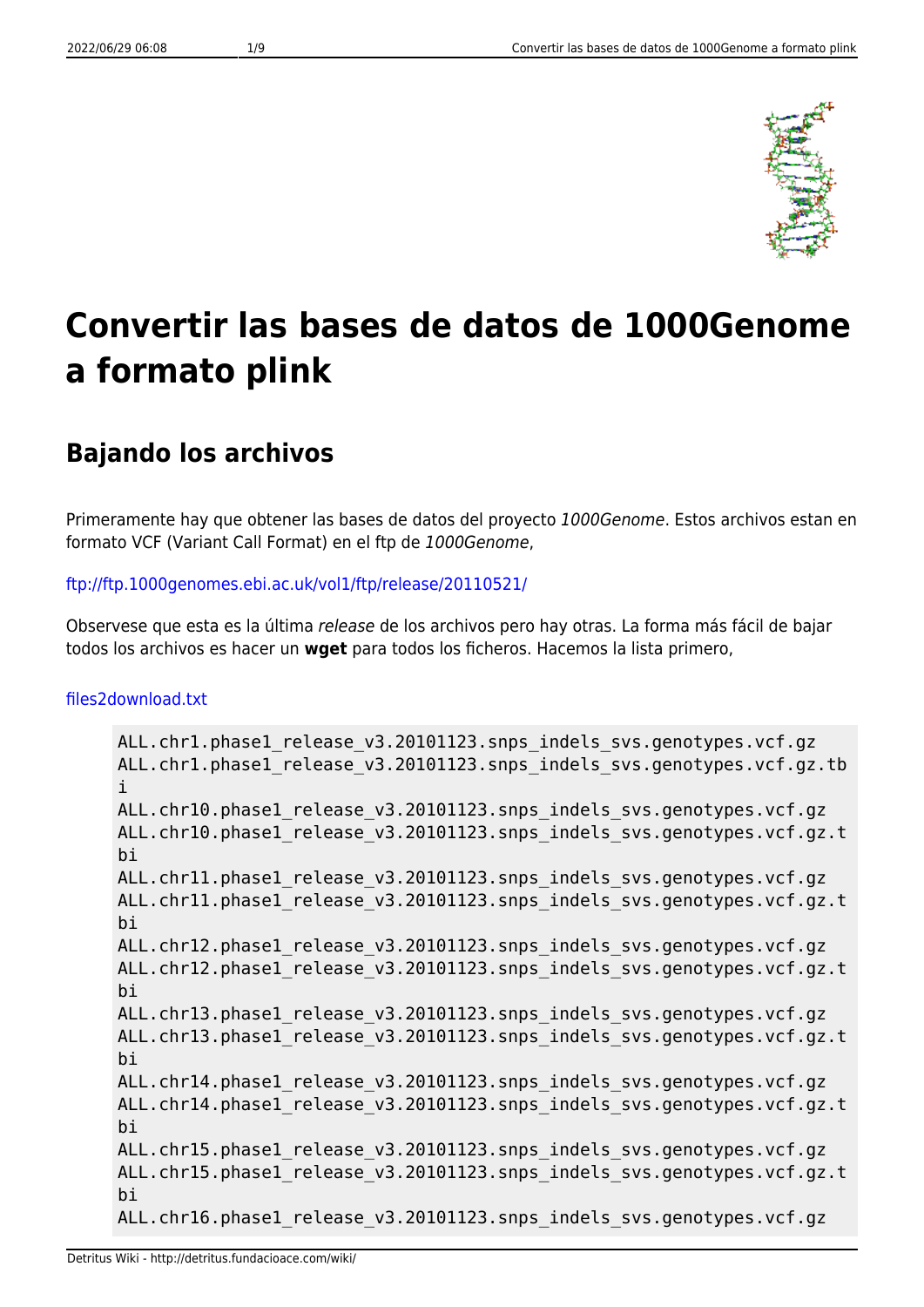ALL.chr16.phase1 release v3.20101123.snps indels svs.genotypes.vcf.gz.t bi ALL.chr17.phase1 release v3.20101123.snps indels svs.genotypes.vcf.gz ALL.chr17.phase1 release v3.20101123.snps indels svs.genotypes.vcf.gz.t bi ALL.chr18.phase1 release v3.20101123.snps indels svs.genotypes.vcf.gz ALL.chr18.phase1\_release\_v3.20101123.snps\_indels\_svs.genotypes.vcf.gz.t bi ALL.chr19.phase1 release v3.20101123.snps indels svs.genotypes.vcf.gz ALL.chr19.phase1 release v3.20101123.snps indels svs.genotypes.vcf.gz.t bi ALL.chr2.phase1\_release\_v3.20101123.snps\_indels\_svs.genotypes.vcf.gz ALL.chr2.phase1 release v3.20101123.snps indels svs.genotypes.vcf.gz.tb i ALL.chr20.phase1 release v3.20101123.snps indels svs.genotypes.vcf.gz ALL.chr20.phase1 release v3.20101123.snps indels svs.genotypes.vcf.gz.t bi ALL.chr21.phase1 release v3.20101123.snps indels svs.genotypes.vcf.gz ALL.chr21.phase1 release v3.20101123.snps indels svs.genotypes.vcf.gz.t bi ALL.chr22.phase1 release v3.20101123.snps indels svs.genotypes.vcf.gz ALL.chr22.phase1 release v3.20101123.snps indels svs.genotypes.vcf.gz.t bi ALL.chr3.phase1 release v3.20101123.snps indels svs.genotypes.vcf.gz ALL.chr3.phase1\_release\_v3.20101123.snps\_indels\_svs.genotypes.vcf.gz.tb i ALL.chr4.phase1 release v3.20101123.snps indels svs.genotypes.vcf.gz ALL.chr4.phase1 release v3.20101123.snps indels svs.genotypes.vcf.gz.tb i ALL.chr5.phase1 release v3.20101123.snps indels svs.genotypes.vcf.gz ALL.chr5.phase1 release v3.20101123.snps indels svs.genotypes.vcf.gz.tb i ALL.chr6.phase1 release v3.20101123.snps indels svs.genotypes.vcf.gz ALL.chr6.phase1 release v3.20101123.snps indels svs.genotypes.vcf.gz.tb i ALL.chr7.phase1 release v3.20101123.snps indels svs.genotypes.vcf.gz ALL.chr7.phase1 release v3.20101123.snps indels svs.genotypes.vcf.gz.tb i ALL.chr8.phase1\_release\_v3.20101123.snps\_indels\_svs.genotypes.vcf.gz ALL.chr8.phase1\_release\_v3.20101123.snps\_indels\_svs.genotypes.vcf.gz.tb i ALL.chr9.phase1 release v3.20101123.snps indels svs.genotypes.vcf.gz ALL.chr9.phase1 release v3.20101123.snps indels svs.genotypes.vcf.gz.tb i

**Nota:** Los archivos .tbi son los indices que usan las herramientas de procesamiento de VCF para poder leer mas rapidos las DBs. Los he puesto aqui para que no sorprenda su existencia.

y despues la bajamos,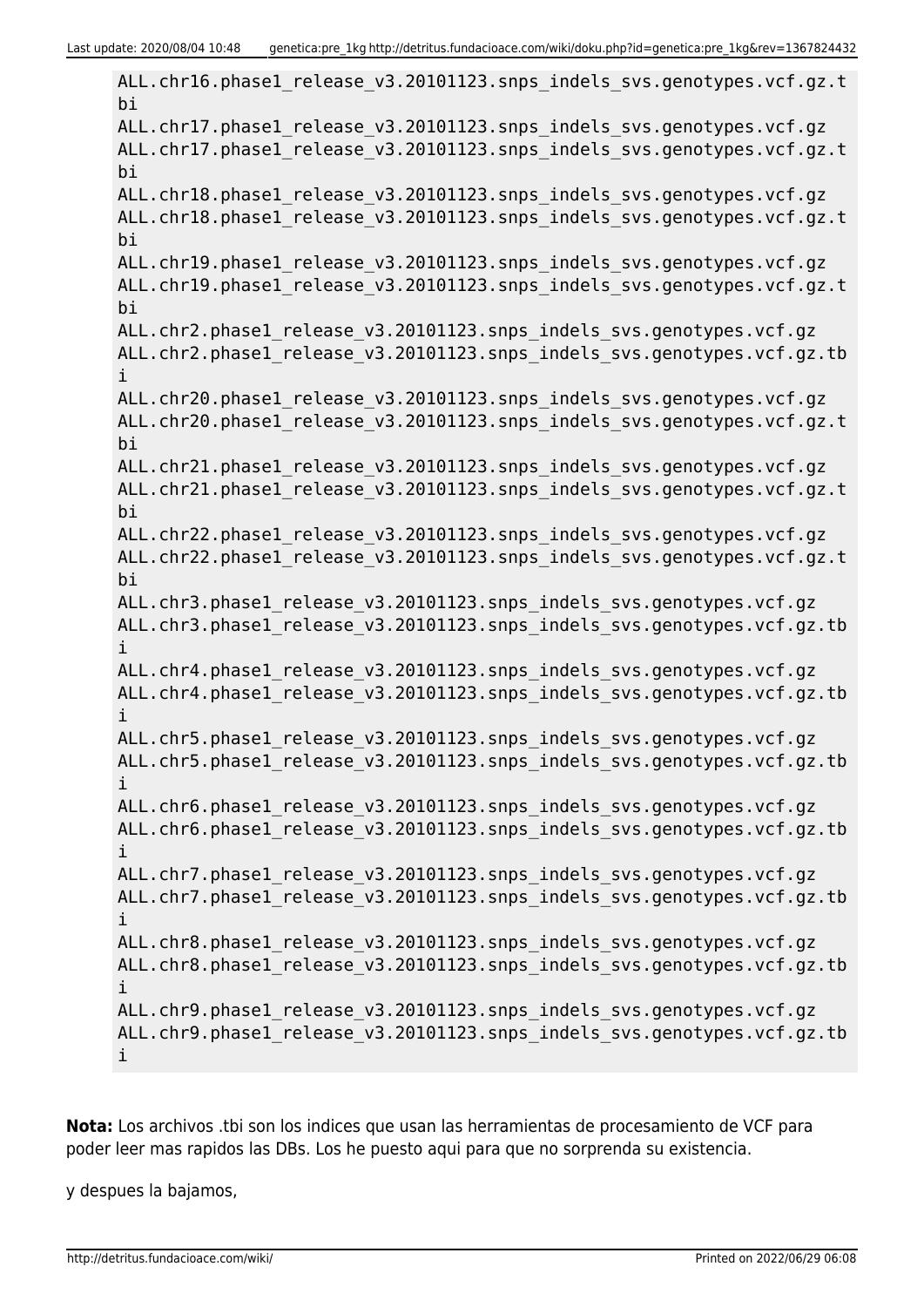```
alias fget='wget -U "Mozilla/5.0 (X11; Linux x86_64; rv:10.0.11)
Gecko/20121121 Firefox/10.0.11"';
for x in `cat files2download.txt`; do fget
ftp://ftp.1000genomes.ebi.ac.uk/vol1/ftp/release/20110521/$x ; done
```
# **Convirtiendo con vcf\_to\_ped\_converter.pl**

Una vez que tengamos los archivos vamos a buscar los conversores necesarios. La descripcion de como se convierte puede verse en <http://www.1000genomes.org/faq/can-i-convert-vcf-files-plinkped-format>

Hay dos scripts que son necesarios vcf to ped converter.pl y tabix. El primero es un script de perl cuya ultima version puede obtenerse de, [ftp://ftp.1000genomes.ebi.ac.uk/vol1/ftp/technical/browser/vcf\\_to\\_ped\\_converter/](ftp://ftp.1000genomes.ebi.ac.uk/vol1/ftp/technical/browser/vcf_to_ped_converter/)

El segundo es un paquete que forma parte de las [SAM Tools](http://samtools.sourceforge.net/) y que puede bajarse de [http://sourceforge.net/projects/samtools/files/tabix/.](http://sourceforge.net/projects/samtools/files/tabix/) La pagina de manual esa en <http://samtools.sourceforge.net/tabix.shtml>. Una vez bajado y **compilado** se debe configurar el PATH del usuario para que se tenga acceso a el. Todo esto está hecho en **detritus** y lo que faltaria por usuario es añadir el PATH al archivo ~/.bash profile. Algo así,

PATH=\$PATH:/opt/tabix

Cuando se intenta convertir los archivos que se han bajado da un error,

```
$ /opt/gntics/vcf_to_ped_convert.pl -vcf
/media/1000Genome/ALL.chr1.phase1 release v3.20101123.snps indels svs.genoty
pes.vcf.gz -sample_panel_file
/media/1000Genome/phase1_integrated_calls.20101123.ALL.panel -population CEU
-region 1:10583-249239465
[tabix] the index file either does not exist or is older than the vcf file.
Please reindex.
tabix exited with status 1 at /opt/gntics/vcf_to_ped_convert.pl line 198.
```
Lo que esta diciendo es que hay que reindexar el archivo. Esto se hace con,

```
tabix -p vcf
/media/1000Genome/ALL.chr1.phase1 release v3.20101123.snps indels svs.genoty
pes.vcf.gz
```
Despues de esto ya es posible convertir el archivo a formato ped,

```
$ /opt/gntics/vcf_to_ped_convert.pl -vcf
/media/1000Genome/ALL.chr1.phase1 release v3.20101123.snps indels svs.genoty
pes.vcf.gz -sample_panel_file
/media/1000Genome/phase1_integrated_calls.20101123.ALL.panel -population CEU
-population TSI -population IBS -region 1:10583-249239465
Created 1_10583-249239465.info and 1_10583-249239465.ped
```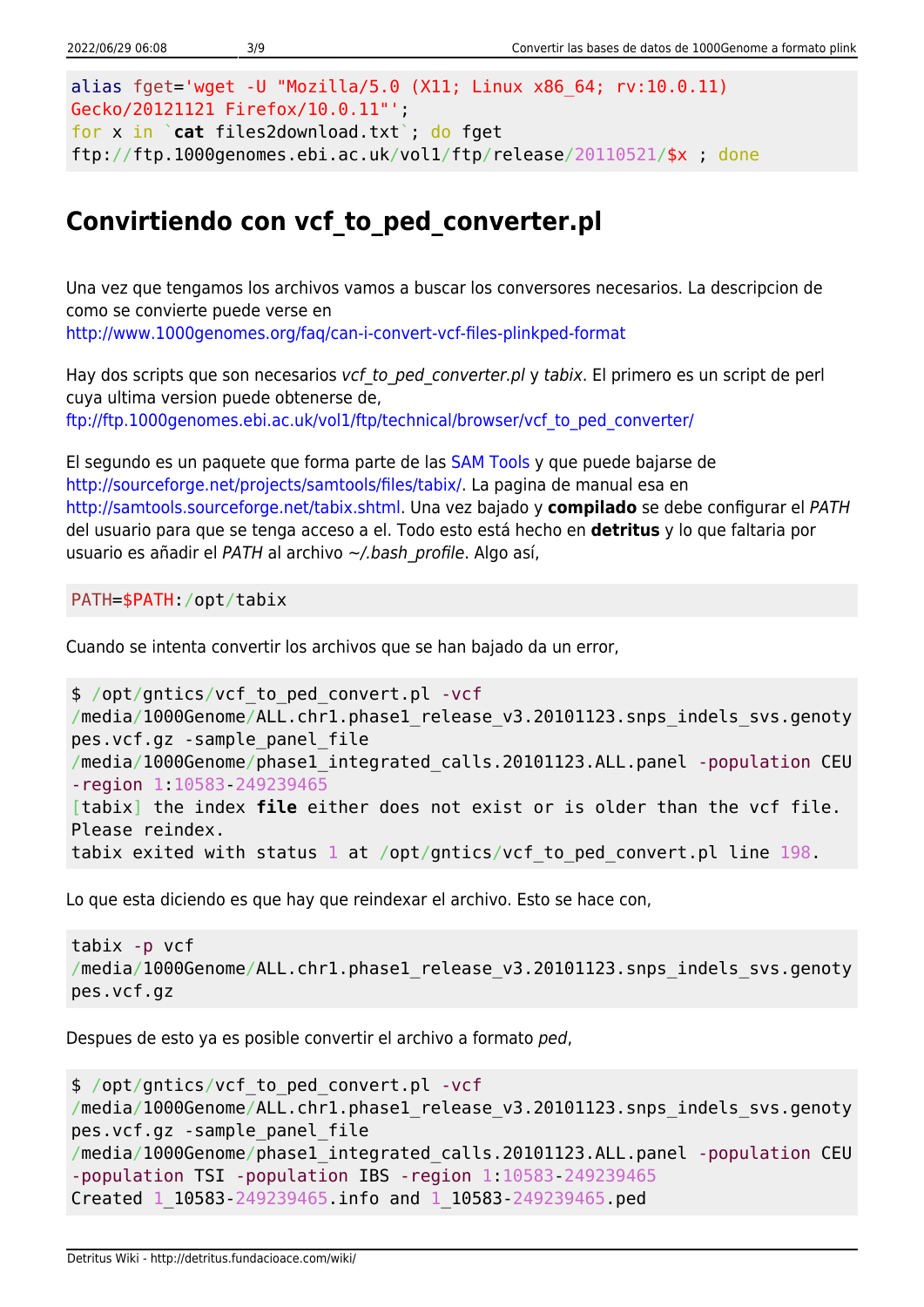Aqui ya casi hemos terminado. Falta sólo convertir el archivo .info a un archivo .map. Esto se hace,

**awk** {'print "1 "\$1" 0 "\$2'} 1\_10583-249239465.info > 1\_10583-249239465.map

#### **batching**

Reindex:

```
for x in `cat files2download.txt | grep -v tbi`; do tabix -f -p vcf $x; done
```
Convert:

```
for x in `cat files2download.txt | grep -v tbi`;
do
chr=$(echo $x | sed 's/.*chr\(.*\)\.phase.*/\1/');
p0=$(zcat $x | grep "^$chr" | head -n 1 | awk {'print $2'});
pf=$(zcat $x | tail -n 1 | awk {'print $2'});
/opt/gntics/vcf to ped convert.pl -vcf *x -sample panel file
phase1_integrated_calls.20101123.ALL.panel -population CEU -population TSI -
population IBS -region $chr:$p0-$pf;
done;
```
info2map:

```
for x in *. info;
do
chr=$(echo $x | awk -F"_" {'print $1'});
awk -v chr="$chr" {'print chr" "$1" 0 "$2'} $x > ${x%.info}.map;
done;
```
### **Convirtiendo con VCFtools**

[VCFtools](http://vcftools.sourceforge.net/index.html) es una herramienta para manipular los archivos VCF. Entre otras cosas permite convertir a otros formatos tal y como se indica en la [documentacion.](http://vcftools.sourceforge.net/options.html) Tras bajar y **compilar** este paquete ha de añadirse al PATH del usuario en ~/.bash\_profile,

```
PATH=$PATH:/opt/vcftools_0.1.10/bin
```
Despues ejecutamos la conversión a tped, (la conversion a ped da problemas)

```
vcftools --gzvcf
ALL.chr9.phase1_release_v3.20101123.snps_indels_svs.genotypes.vcf.gz --
plink-tped --out chr9
```
y hacemos la traspuesta al mismo tiempo que el binario

plink --tped chr9.tped --tfam chr9.tfam --alleleACGT --make-bed --out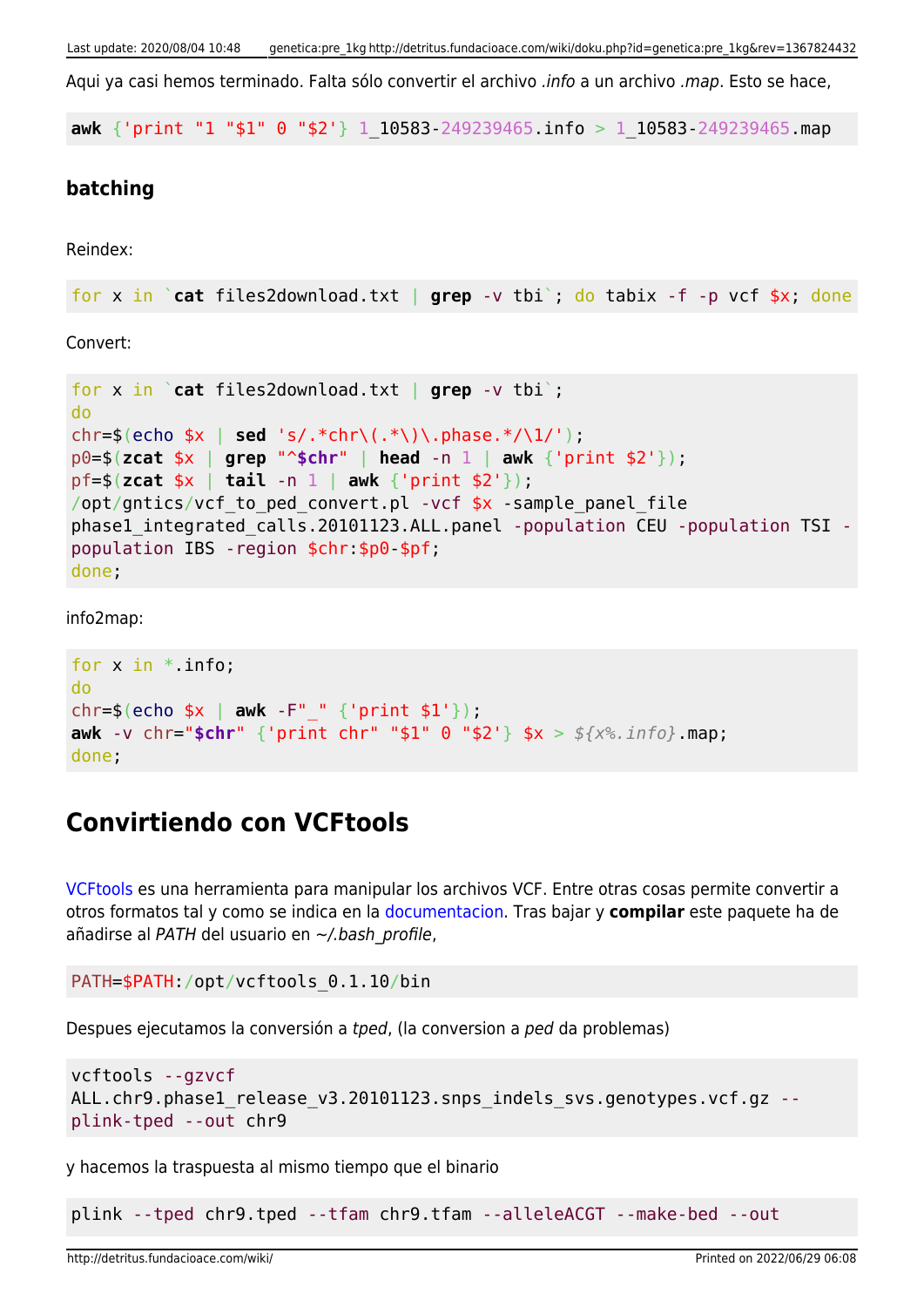#### chr9\_ok

#### **Ventajas**

- Puede convertirse **todo** el archivo vcf, no hay que especificar la poblacion.
- Tampoco hay que especificar las regiones a convertir.

#### **Desventajas**

• No hay una forma clara de especificar la poblacion target por lo que en principio hay que procesar todo junto (La cosa va a tardar bastante mas)

### **batching**

Para correr esto por todos los archivos,

```
for x in `cat files2download.txt | grep -v tbi`;
do
chr=$(echo $x | sed 's/.*chr\(.*\)\.phase.*/\1/');
vcftools --gzvcf $x --plink-tped --out chr${chr}_tmp;
plink --tped chr${chr}_tmp.tped --tfam chr${chr}_tmp.tfam --alleleACGT --
make-bed --out all_chr${chr};
rm -rf chr${chr}_tmp.*;
done;
```
# **Preprocesando con plink**

Primero hay que recodificar los alelos a ACGT y de paso los pasamos a binario (solo es necesario si hemos converitdo con el primer metodo)

```
for x in *.ped;
do
plink --file ${x%.ped} --out ${x%.ped} --alleleACGT --make-bed;
done;
```
Vamos a intentar juntarlos todos

```
afr=(`ls *.bed`);
for (( i=1; i<${#afr[@]}; i++ ));
do
x=${afr[$i]};
echo "${x} ${x%.bed}.bim ${x%.bed}.fam" >> allfiles.txt;
done;
x=${afr[0]};
plink --bfile ${x%.bed} --merge-list allfiles.txt --make-bed --out
1000genome_CEU_merged
```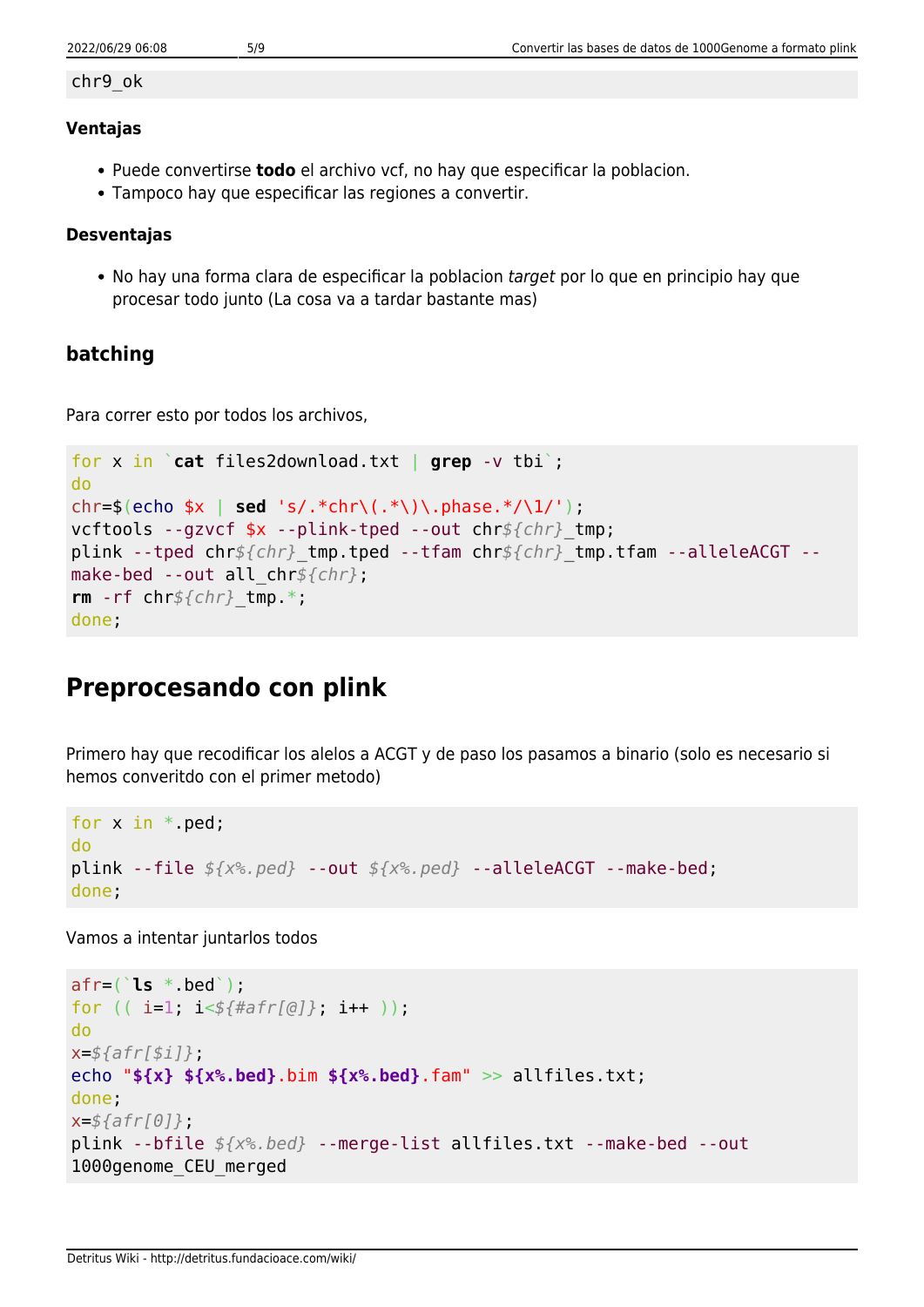### **y ya ta**

Ahora hay que seguir fundiendo la DB que tenemos con nuestros datos: [para poder imputar](http://detritus.fundacioace.com/wiki/doku.php?id=genetica:plink_1kg_impute)

## **porqueria que puede pasar**

### **DUPLICATE MARKERS FOUND**

```
$ vcftools --gzvcf
/media/1000Genome/ALL.chr22.phase1 release v3.20101123.snps indels svs.genot
ypes.vcf.gz --plink-tped --out chr22_tmp && plink --tped chr22_tmp.tped --
tfam chr22_tmp.tfam --alleleACGT --make-bed --out all_chr22 && rm -rf
chr22 tmp.*VCFtools - v0.1.10
(C) Adam Auton 2009
Parameters as interpreted:
     --gzvcf
/media/1000Genome/ALL.chr22.phase1_release_v3.20101123.snps_indels_svs.genot
ypes.vcf.gz
    --out chr22_tmp
     --plink-tped
Using zlib version: 1.2.3
Versions of zlib >= 1.2.4 will be *much* faster when reading zipped VCF
files.
Reading Index file.
File contains 494328 entries and 1092 individuals.
Applying Required Filters.
After filtering, kept 1092 out of 1092 Individuals
After filtering, kept 494328 out of a possible 494328 Sites
Writing PLINK TPED file ... Writing PLINK TFAM file ... Done.
Run Time = 1231.00 seconds
@----------------------------------------------------------@
       | PLINK! | v1.07 | 10/Aug/2009 |
|----------------------------------------------------------|
| (C) 2009 Shaun Purcell, GNU General Public License, v2 |
|----------------------------------------------------------|
   For documentation, citation & bug-report instructions:
        | http://pngu.mgh.harvard.edu/purcell/plink/ |
@----------------------------------------------------------@
Web-based version check ( --noweb to skip )
Connecting to web... OK, v1.07 is current
```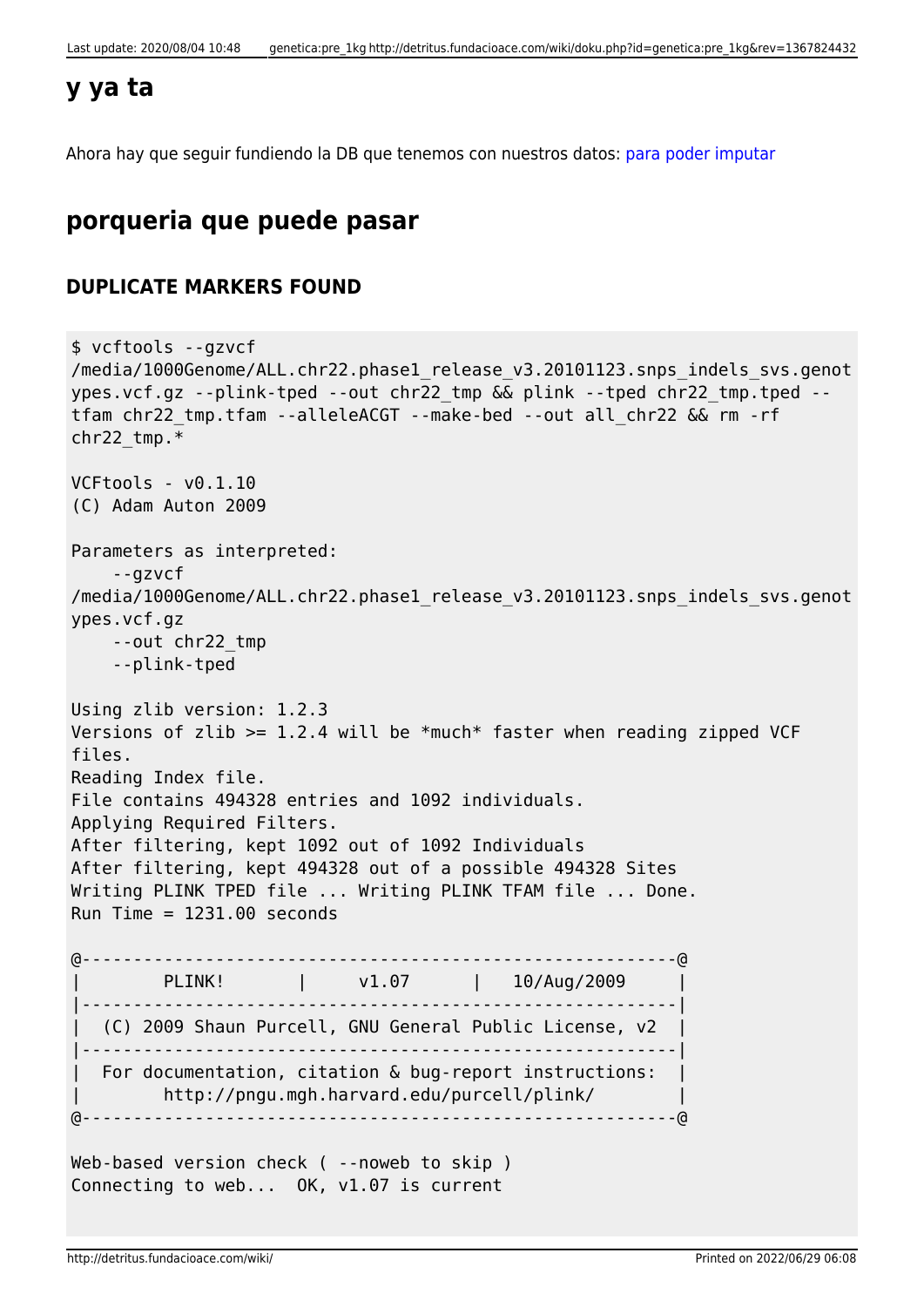Writing this text to log file [ all chr22.log ] Analysis started: Thu May 2 09:37:16 2013 Options in effect: --tped chr22\_tmp.tped --tfam chr22\_tmp.tfam --alleleACGT --make-bed --out all\_chr22 Reading pedigree information from [ chr22 tmp.tfam ] 1092 individuals read from [ chr22 tmp.tfam ] 0 individuals with nonmissing phenotypes Assuming a disease phenotype (1=unaff, 2=aff, 0=miss) Missing phenotype value is also -9 0 cases, 0 controls and 1092 missing 0 males, 0 females, and 1092 of unspecified sex Warning, found 1092 individuals with ambiguous sex codes Writing list of these individuals to [ all chr22.nosex ] 494328 (of 494328) markers to be included from [ chr22\_tmp.tped ] \*\*\* WARNING \*\*\* DUPLICATE MARKERS FOUND \*\*\* Duplicate marker name found: [ rs11457237 ] Duplicate marker name found: [ rs113940759 ] Duplicate marker name found: [ rs71904485 ] Before frequency and genotyping pruning, there are 494328 SNPs 1092 founders and 0 non-founders found Total genotyping rate in remaining individuals is 1 0 SNPs failed missingness test ( GENO > 1 ) 0 SNPs failed frequency test ( MAF < 0 ) After frequency and genotyping pruning, there are 494328 SNPs After filtering, 0 cases, 0 controls and 1092 missing After filtering, 0 males, 0 females, and 1092 of unspecified sex Writing pedigree information to [ all\_chr22.fam ] Writing map (extended format) information to [ all chr22.bim ] Writing genotype bitfile to [ all chr22.bed ] Using (default) SNP-major mode Analysis finished: Thu May 2 09:41:48 2013

asi que voy y lo convierto a ascii. <code bash> \$ plink –bfile all\_chr22 –recode –out all\_chr22  $\leq$  $\leq$ 

Edito a mano los marcadores dobles ( **En el mismo .bim** ) y pongo una b al segundo. Ejemplo:

| 22 rs11457237  | $\Theta$ | 34030843 |
|----------------|----------|----------|
| 22 rs11457237b | - 0      | 34030846 |

Ahora deja ver si son el mismo, <code> \$ plink - file all chr22 -twolocus rs11457237a rs11457237b –allow-no-sex </code>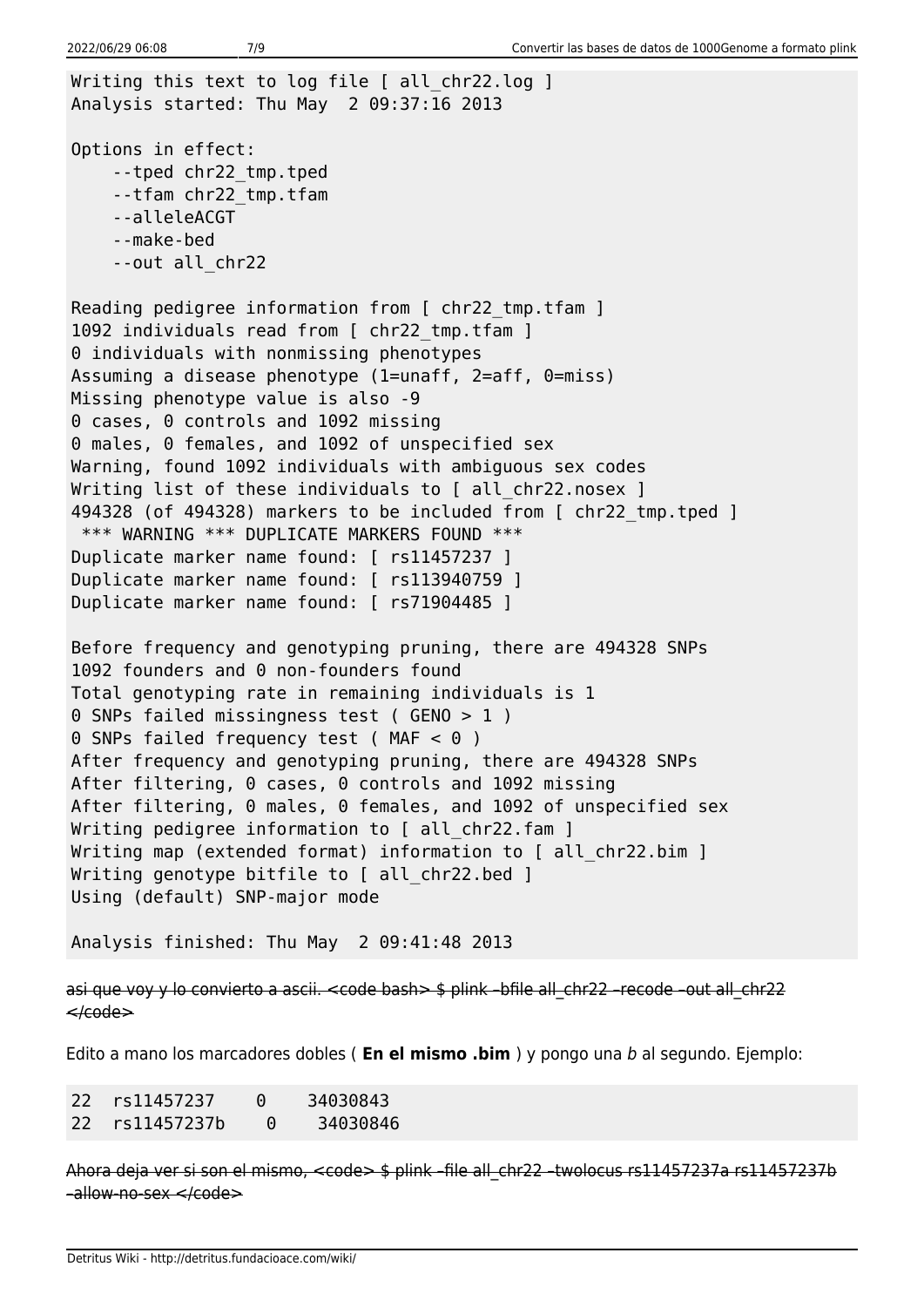Bueno esta parte no la entendi asi que voy a borrar uno de los duplicados utilizando el criterio loreal (Because I'm worth it).

```
$ cat rmsnps.txt
rs11457237b
rs113940759b
rs71904485b
$ plink --bfile all_chr10 --merge-list allfiles.txt --make-bed --out
1000genome_all_merged --exclude rmsnps.txt --allow-no-sex
@----------------------------------------------------------@
        PLINK! | v1.07 | 10/Aug/2009
|----------------------------------------------------------|
| (C) 2009 Shaun Purcell, GNU General Public License, v2 |
|----------------------------------------------------------|
| For documentation, citation & bug-report instructions: |
         | http://pngu.mgh.harvard.edu/purcell/plink/ |
@----------------------------------------------------------@
Web-based version check ( --noweb to skip )
Recent cached web-check found... OK, v1.07 is current
Writing this text to log file [ 1000genome all merged.log ]
Analysis started: Fri May 3 12:56:36 2013
Options in effect:
     --bfile all_chr10
     --merge-list allfiles.txt
     --make-bed
     --out 1000genome_all_merged
     --exclude rmsnps.txt
     --allow-no-sex
Reading map (extended format) from [ all_chr10.bim ]
1882663 markers to be included from [ all_chr10.bim ]
Reading pedigree information from [ all chr10.fam ]
1092 individuals read from [ all_chr10.fam ]
0 individuals with nonmissing phenotypes
Assuming a disease phenotype (1=unaff, 2=aff, 0=miss)
Missing phenotype value is also -9
0 cases, 0 controls and 1092 missing
0 males, 0 females, and 1092 of unspecified sex
Warning, found 1092 individuals with ambiguous sex codes
Writing list of these individuals to [ 1000genome all merged.nosex ]
Reading genotype bitfile from [ all chr10.bed ]
Detected that binary PED file is v1.00 SNP-major mode
Using merge mode 1 : consensus call (default)
Detected that binary PED file is v1.00 SNP-major mode
Detected that binary PED file is v1.00 SNP-major mode
Detected that binary PED file is v1.00 SNP-major mode
```